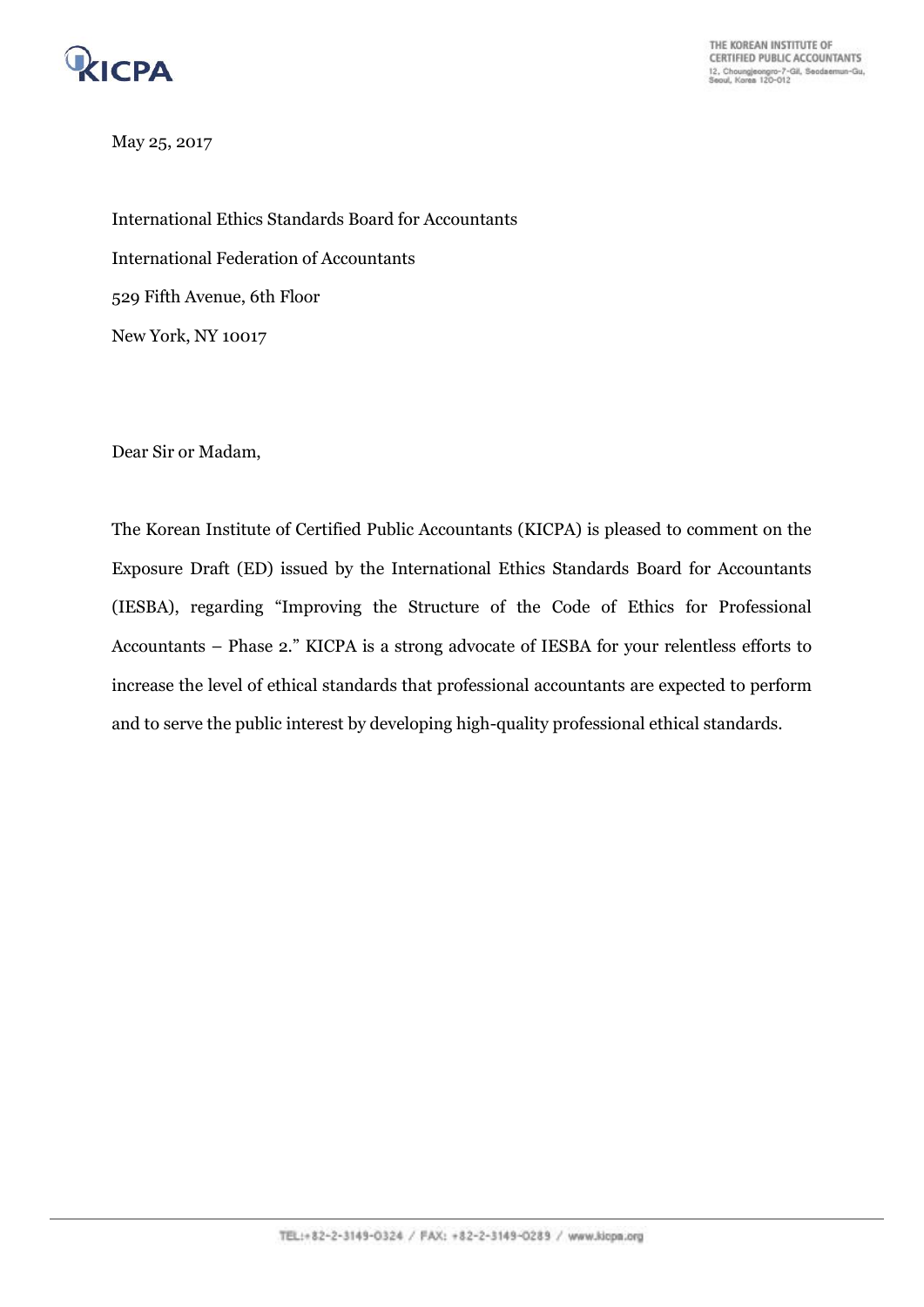

## **<KICPA Comments >**

*Structure of the Code Phase 2*

*Q1. Do you believe that the proposals in this ED have resulted in any unintended changes in meaning of:* 

*• The provisions for Part C of the Extant Code, as revised in the close-off document for Part C Phase 1 (see Sections 200-270 in Chapter 1)?* 

*• The NOCLAR provisions (see Sections 260 and 360 in Chapter 2)?* 

*• The revised provisions regarding long association (see Sections 540 and 940 in Chapter 3)?* 

*• The provisions addressing restricted use reports in the extant Code (see Section 800 in Chapter 4)?* 

*• The provisions relating to independence for other assurance engagements (Part 4B in Chapter 5)?* 

*If so, please explain why and suggest alternative wording.* 

Reviewing proposals and comparing them with the current standards, we found no changes in meaning of provisions.

*Q2. Do you believe that the proposals are consistent with the key elements of the restructuring as described in Section III of this Explanatory Memorandum?* 

Reviewing proposals, they are confirmed to contain features as follow:

• making requirements in paragraphs, designed for compliance of the Code of Ethics and application of conceptual framework, more outstanding,

• identifying requirements in paragraphs with an "R" and positioning application material next to the relevant requirements in paragraphs identified with an "A," making it easy for requirements in paragraphs to be distinguished,

• enabling identification of a firm's responsibilities or those of particular professional accountants, thereby increasing clarity of responsibility, and

• using simpler and shorter sentences and simplifying complex grammatical structures, thereby increasing clarity in drafting.

These features maintain consistency with the key elements of the restructuring as described in Section *III.*